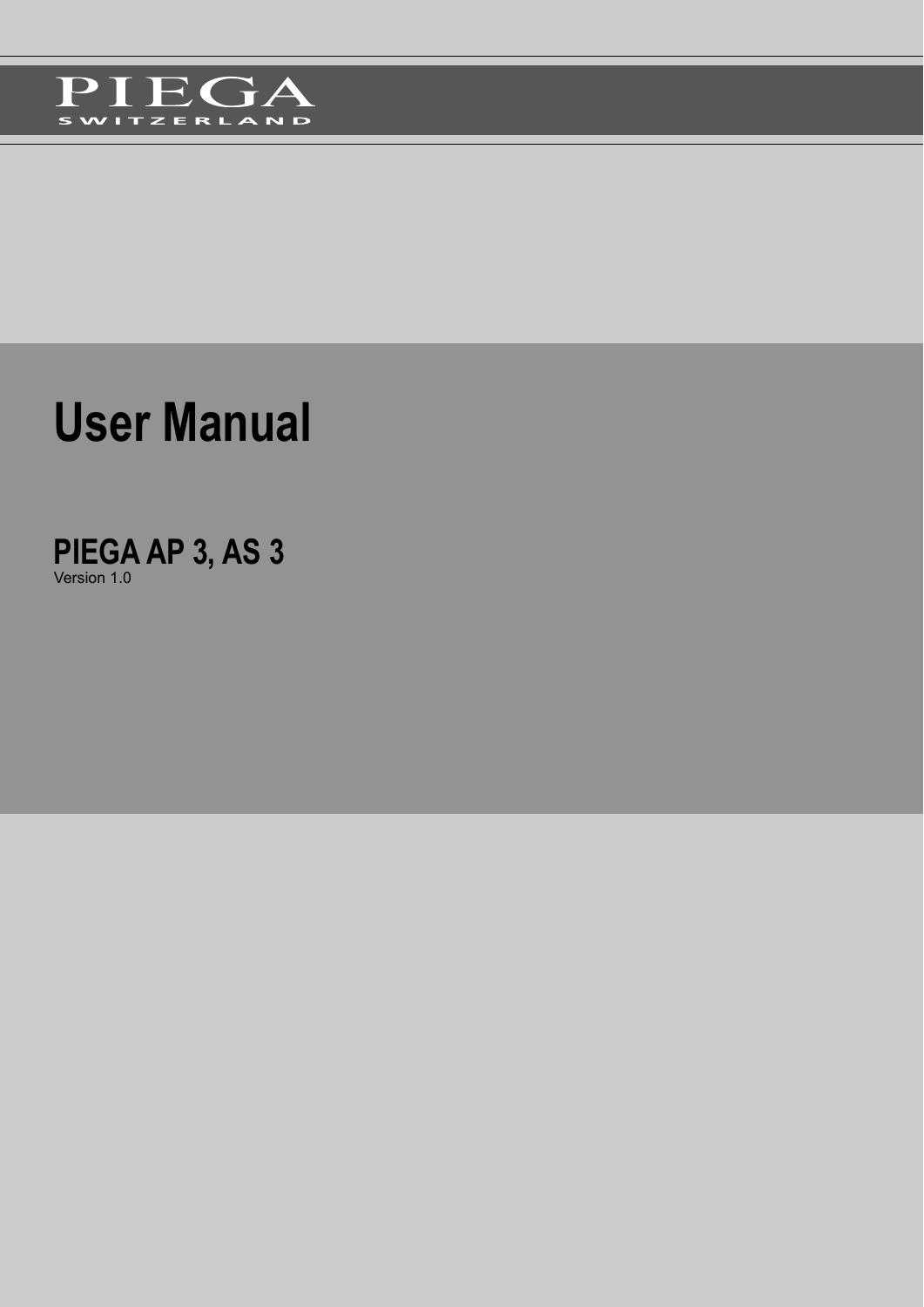

#### *"Music. That's really the only important issue when it comes to loudspeakers...."*

In our view, the superior loudspeaker is the one that does not interfere. One that adds no sound of its own. That accurately and naturally conveys what was played in the concert or recording studio. Since 1986 we have been working to perfect this ideal – with a pioneering spirit, inventiveness and exacting craftsmanship. You will now be able to hear for yourself how far we have succeeded.

By purchasing a loudspeaker from PIEGA you have expressed your trust in our company, for which we thank you very much. At the same time we assure you that you have purchased a product that is based on twenty years of R & D, and which in terms of its design represents the state of the art. We are sure that you will gain much listening enjoyment from your new Piega loudspeaker products.

Although using the loudspeakers is very straightforward, we recommend that you read the contents of this user manual carefully. It will explain how to properly connect up your new PIEGA loudspeaker products and install them for optimum results. It also provides you

with some useful information that will increase your understanding of loudspeakers. But don't worry. Even apparently complicated details are explained very simply. On the last page of these instructions you will find our warranty conditions. Please also read these carefully just in case.

We wish you an enjoyable read and above all much listening enjoyment with your new PIEGA loudspeakers...!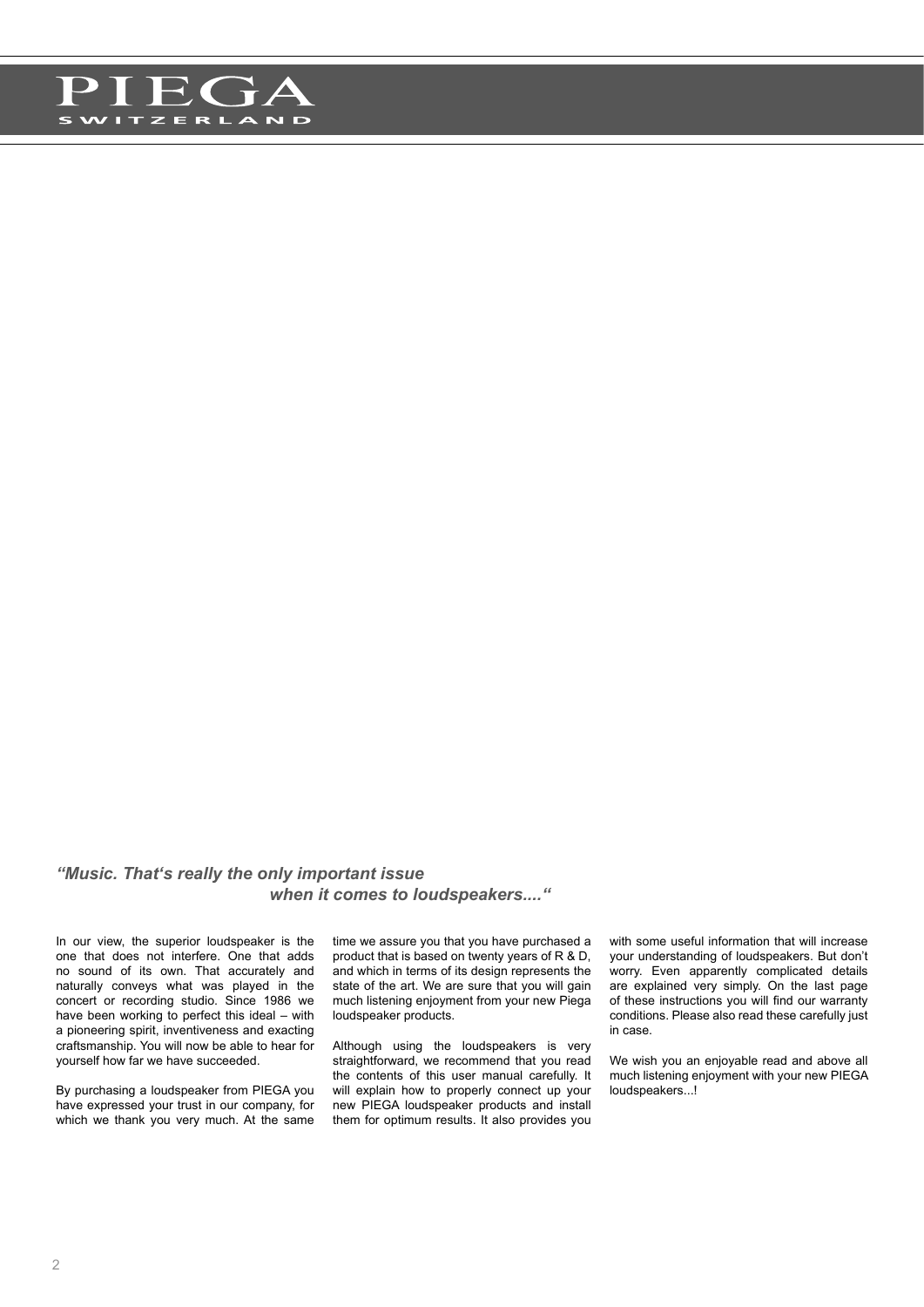# **Contents**

### **PIEGA AP 3, AS 3** User Manual

This user manual describes how to install and connect the PIEGA AP 3, AS 3 loudspeakers for a wide range of uses, and contains some useful information on operating, caring for and maintaining your loudspeakers. It also contains instructions for unpacking and setting up the loudspeakers.

### **4 Precautions**

Before unpacking...

- **5 Unpacking the Loudspeakers**
	- Instructions for unpacking...
- **6 Uses** Application and positioning options......
- **7 On-Wall Installation** Positioning and mounting instructions...

### **8 In-Wall Installation** Positioning and mounting instructions...

- **9 Connecting the Loudspeakers** Instructions for connecting the loudspeakers...
- **10 Running in the Loudspeakers** Tips for optimum results...
- **11 Daily Use**
- Care and maintenance...
- **12 Warranty Conditions**
	- Service and warranty conditions...

### **13 Mounting Aid**

Dimension drawings and pull-out drilling template

Further information can be obtained from www.piega.ch

PIEGA does not accept liability for any damage arising from installations based on the instructions of this user manual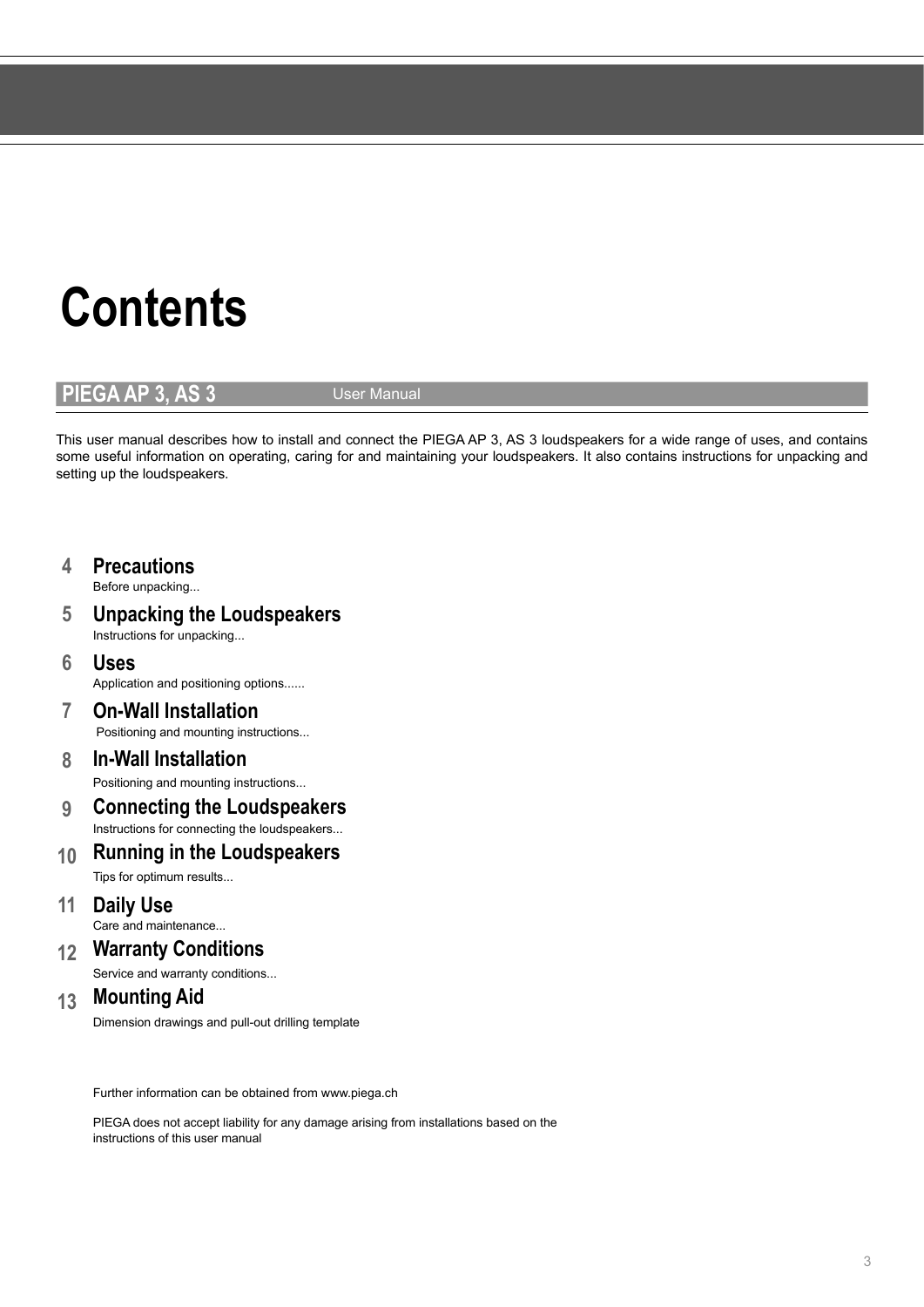

## **Precautions**

### **PIEGA AP 3, AS 3** Before unpacking.

Please read this user manual carefully and pay special attention to the following precautions and warnings. In your own interest, we advise you to strictly observe the following procedure for installing and operating your new PIEGA AP 3, AS 3 loudspeakers.





### *Warning:*

*>Ensure without fail that your new PIEGA loudspeakers are mounted, positioned and connected exactly according to these instructions*

*>The AP 3, AS 3 loudspeakers were only designed for use in dry residential environments within a temperature range of 10...40°C*

*>The high quality loudspeaker chassis of PIEGA loudspeakers contain exceptionally strong magnets with magnetic fi elds that may impair the operation of other devices if the loudspeakers are not handled properly*

*>Ensure that watches or other metallic objects do not get close to the loudspeakers. The strong magnetic fi elds may pull these into the diaphragms and destroy them*

*>Keep items such as credit cards, electronic data storage media and*  similar objects away from the loudspeakers. The magnetic field may *cause irrecoverable loss of data* 



CERTIFIED TO CAN/CSA STD. E60065

#### *Warning:*

*The tweeter systems of PIEGA loudspeakers have extremely powerful magnets >Keep watches and metallic objects away from these tweeters without fail...!*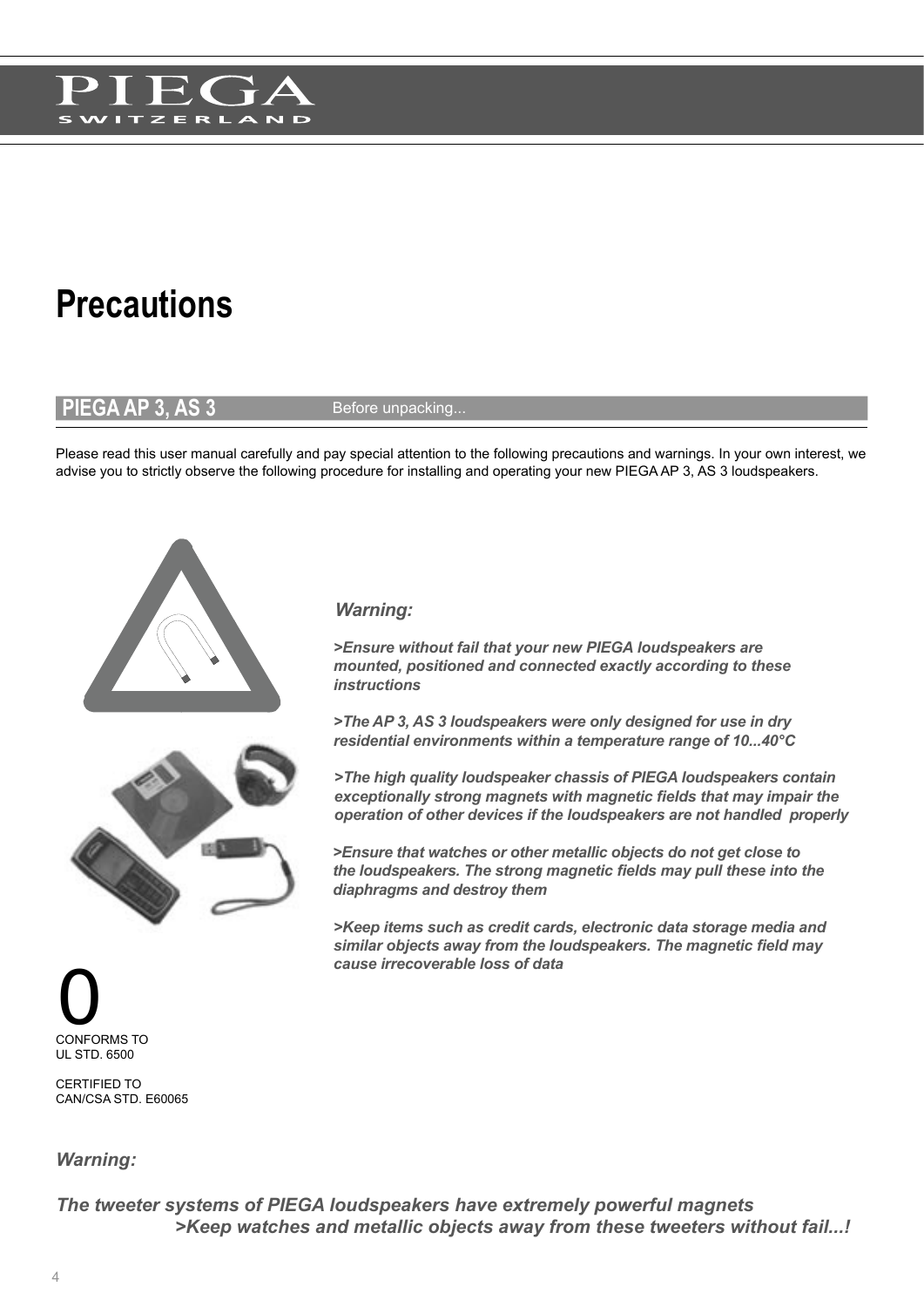## **Unpacking the loudspeakers**

**PIEGA AP 3, AS 3** Instructions for unpacking.

Special care was taken in the packaging of your new PIEGA quality products in order to ensure that your AP 3, AS 3 loudspeakers reach your living room safely and undamaged. In order to avoid any damage when unpacking the loudspeaker, follow closely the instructions below without fail.



#### *Procedure:*

*>Work in pairs in order to avoid scratches during unpacking and mounting*

*>Before unpacking, remove any jewelry such as watches, rings, bracelets etc. in order to avoid scratching the aluminum surface*

*>Open the carton as shown in the fi gure and lift out the loudspeakers and protective cushions* 

*>Carefully remove the protective cushions and protective wrapping by carefully pulling it up over the loudspeakers*

*>Check without fail that the delivery is complete, that the loudspeaker version supplied corresponds to your order and that the loudspeakers have not been damaged in transit*

*>If this is the case, follow the instructions on the remaining pages or contact the dealer where you purchased the loudspeakers*

#### *Attention:*

*PIEGA loudspeakers have cabinets made from polished aluminum >When unpacking, handle carefully at all times...!*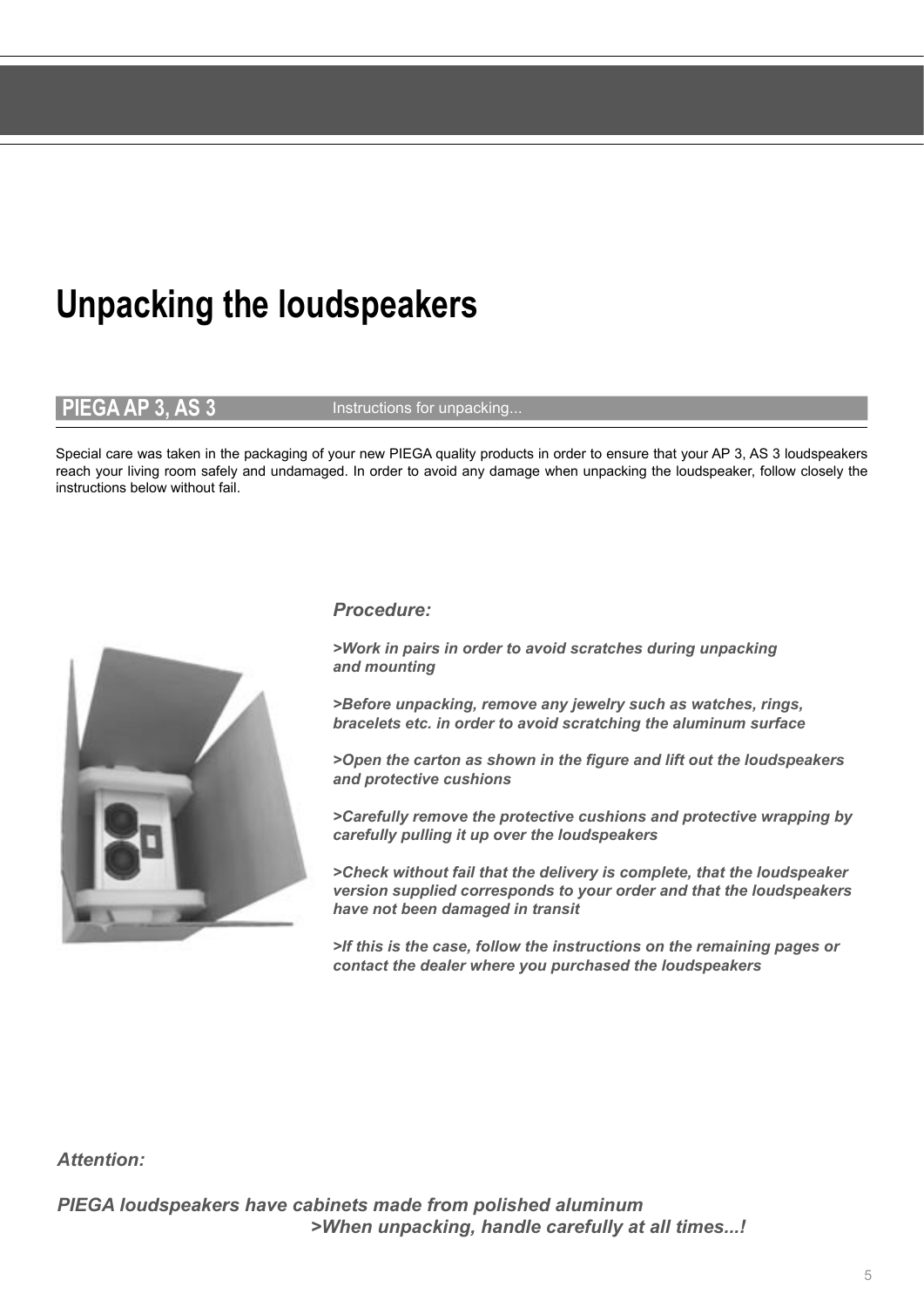

### **Uses**

#### **PIEGA AP 3, AS 3** Application and positioning options..

Primarily developed for use as a wall loudspeaker for high quality stereo and home cinema applications in combination with a flat screen television, the PIEGA AP 3, AS 3 loudspeakers are also suitable for universal use such as ceiling loudspeakers in bars and restaurants, fitness studios etc.

*>Application examples of wall-mounted AP 3, AS 3 loudspeakers for stereo systems, as front and center channel loudspeakers, and on the ceiling as a room sound system*

> *Stereo operation with in-wall mounting (stereo triangle)*

*Multi-channel system with on-wall mounting (e.g. Dolby 5.1)*



*Aligning the loudspeakers see page 16...!*



*Room sound system with ceiling installations*

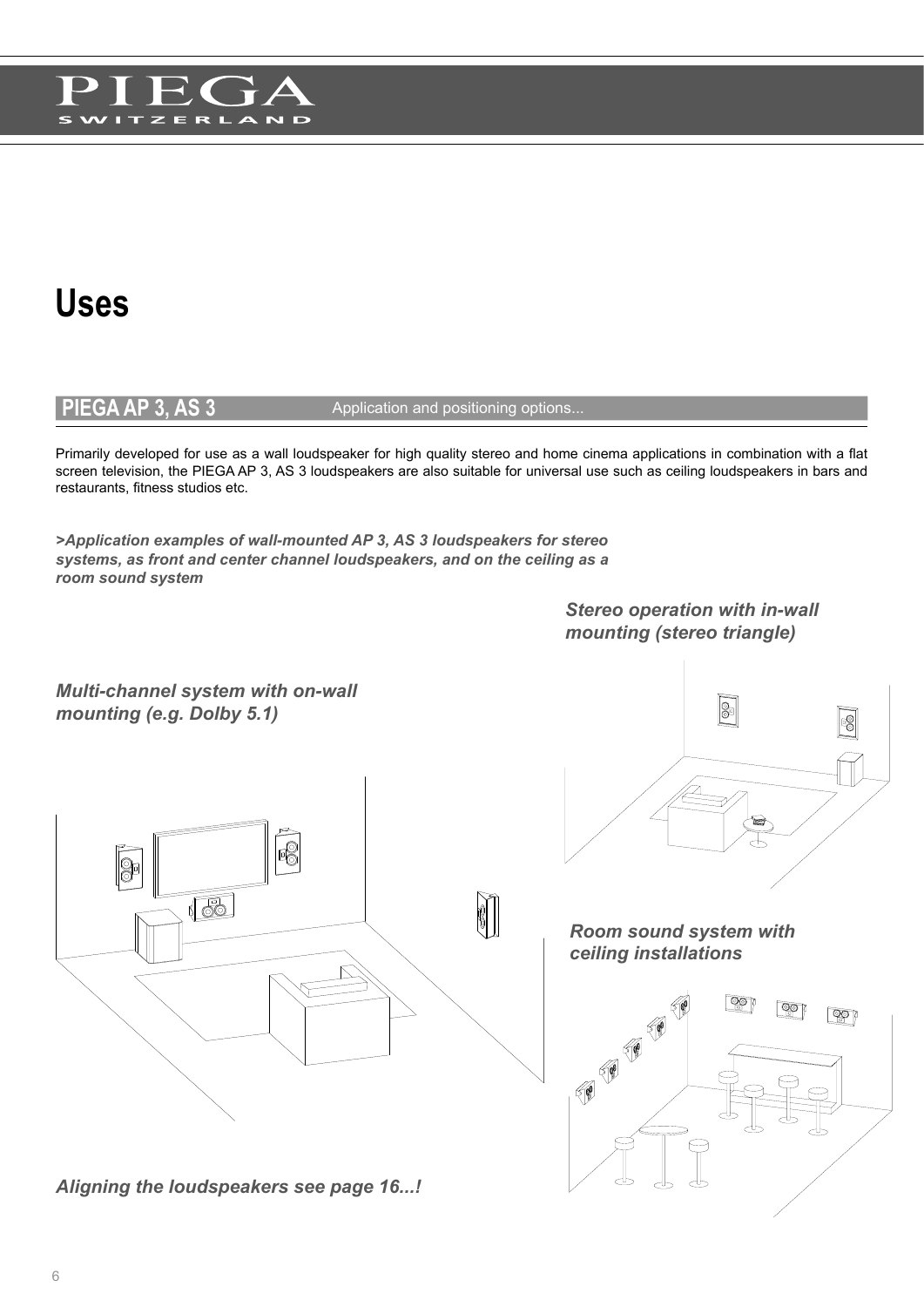## **On-Wall Installation**

#### **PIEGA AP 3, AS 3** Positioning and mounting instructions...

Thanks to their asymmetric design and well thought-out fixing concept, the AP 3, AS 3 loudspeakers can be used easily as wall, center or ceiling loudspeakers. Refer to the alignment instructions on page 16 and use the pull-out drilling template provided at the center of this user manual for mounting the wall and ceiling brackets.



*Mounting the wall bracket:*

*>Depending on the application, mark the holes for the wall bracket horizontally or vertically, taking into account the optimum distances required (stereo triangle)*

*>With concrete or brick walls, drill the holes with a 6 mm diameter and use the screw anchors and screws supplied*

*>Only use suitable screws and screw anchors with wooden or plasterboard walls (not supplied with the delivery)*

*Mounting the loudspeaker:*

*>Ensure without fail that the plastic washers are fitted inside the two arms before inserting the loudspeakers*

*>Remove the two fixing screws on the upper and lower side of the loudspeakers*

*>Position the loudspeaker carefully between to two arms of the wall bracket*

*>Use the previously removed fixing screws supplied and insert them from the outside*

*>Align the loudspeakers as required and tighten the screws evenly*

*>Connect the loudspeaker cables using the loudspeaker terminals provided (see page 9)*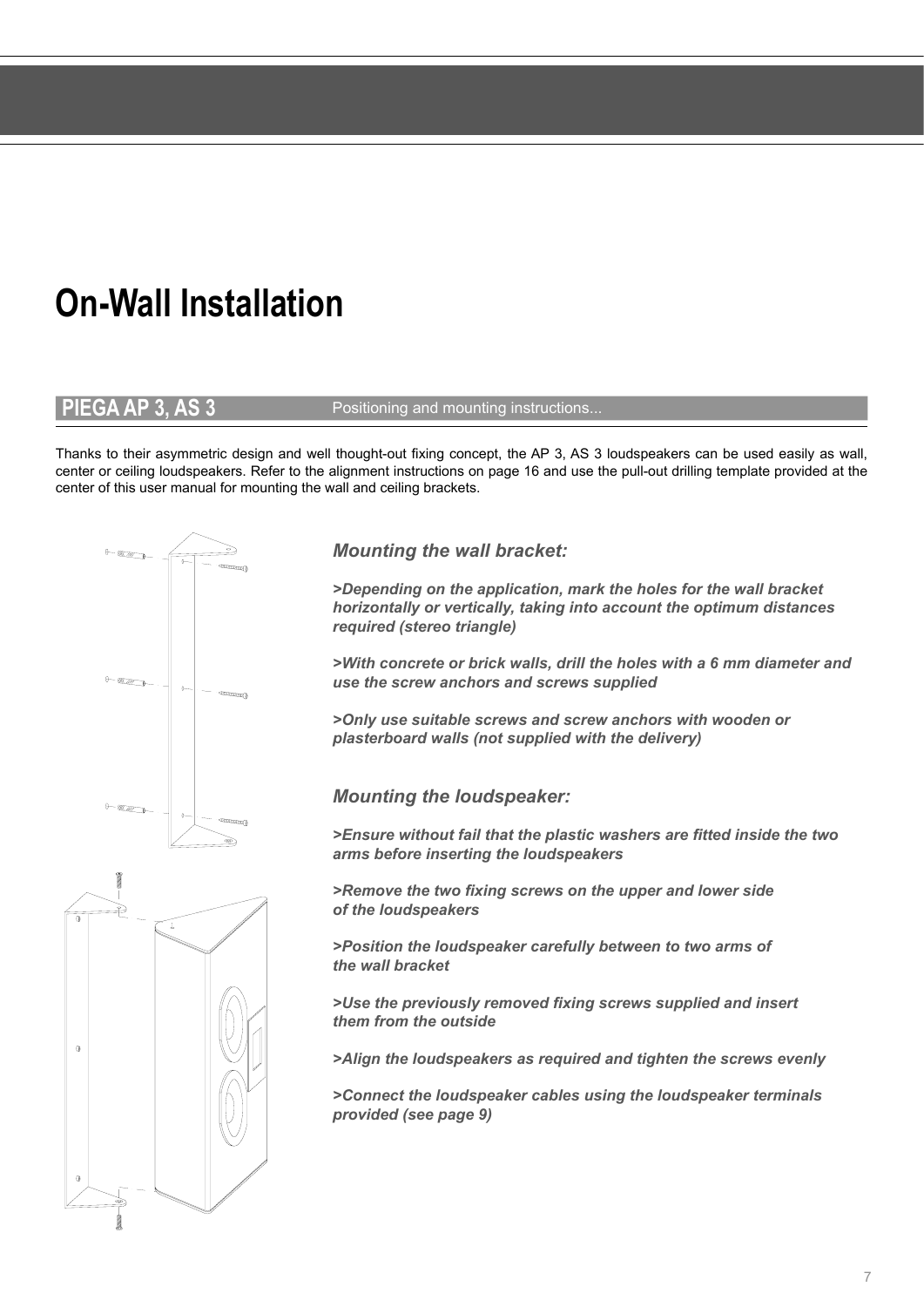

## **In-Wall Installation**

#### **PIEGA AP 3, AS 3** Positioning and mounting instructions...

The AP 3, AS 3 loudspeakers can be flush mounted in a wall using a special mounting bracket so that only the loudspeaker front and bracket frame are visible after mounting. This space saving mounting method allows you to enjoy the benefits of both quality sound and a discrete design (refer to the alignment instructions on page 16).





### *Mounting the flush-mounting frame:*

*>With concrete walls, the flush-mounting bracket must be mounted in the recess at the required position without the loudspeaker (!) before the wall is completed, i.e. when the wall is being built*

*>Bear in mind that empty conduits for the loudspeaker cables and power supply cables (only for the active versions) must also be provided in the recess - The holes required for this must be provided by the customer...!*

*>The loudspeakers and the flush-mounting frame have an asymmetric design, and so left/right alignment must be ensured (Alignment instructions see page 16)*

*Fitting the loudspeakers in the flush-mounting frames:*

*>The loudspeaker should only be mounted and connected once the building work is fully completed*

*>First of all, connect the loudspeaker cables to the terminals provided (see the next page) and then mount the loudspeakers using the two screws (see drawing)*

*> Do not mount the front panel until the end when the loudspeakers are completely installed and connected*

*Note:*

*Consult a specialist, i.e. the person responsible from the building company with regard to the mounting without fail...!*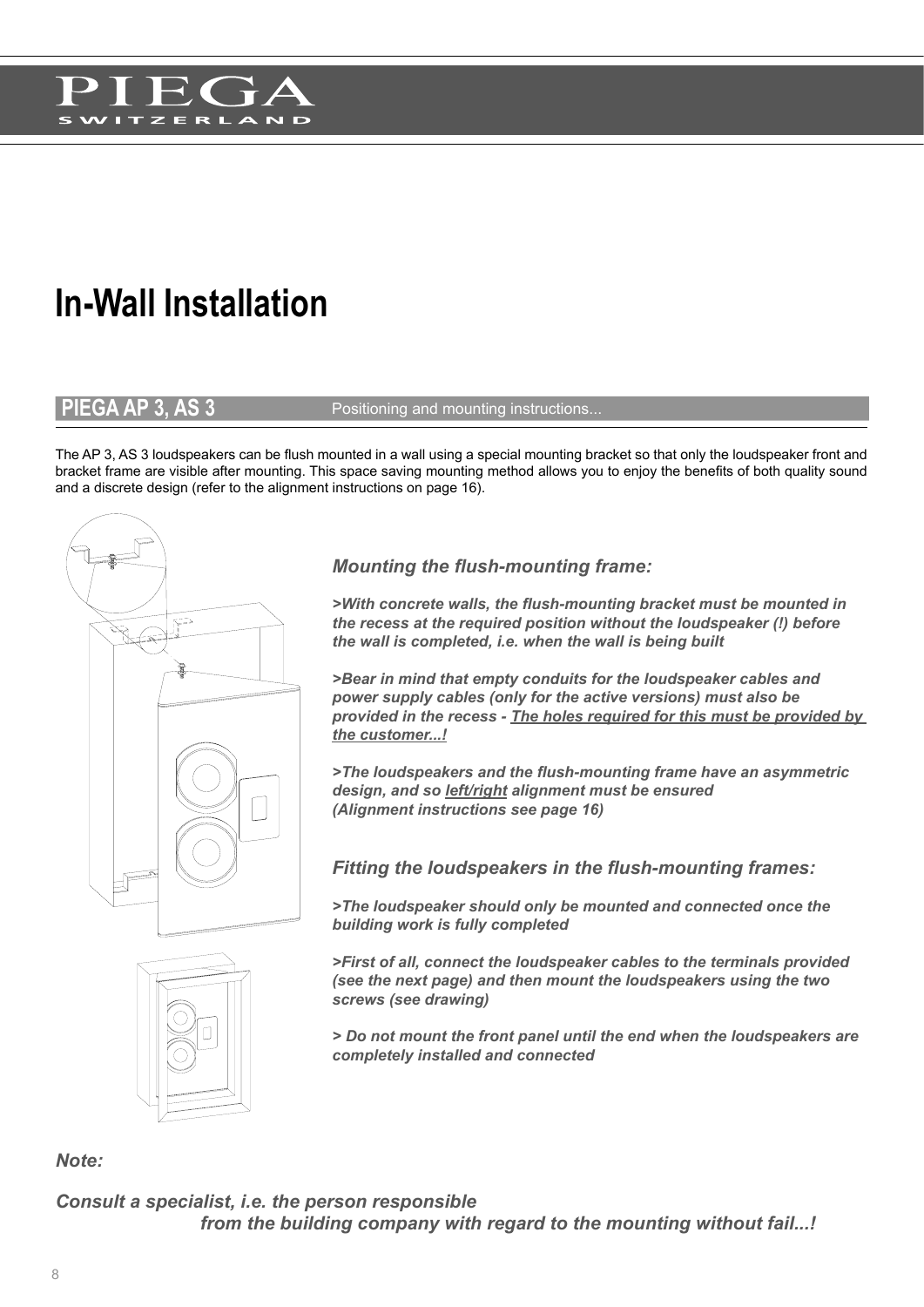## **Connecting the Loudspeakers**

**PIEGA AP 3, AS 3** Instructions for connecting the loudspeakers...

The loudspeaker is provided with the terminal for single wiring applications. This is used for connecting standard loudspeaker cables with banana plugs. Ideally however, PIEGA AP3, AS 3 loudspeakers are connected with the OPUS 3 loudspeaker cable which was specially developed for PIEGA loudspeakers with ribbon tweeters, and is available as an accessory from specialist dealers.

#### *Connection:*

*>Ensure that the electronic components are switched off before making the connection*

*>The AP 3, AS 3 loudspeakers must only be connected to electronic components with the amplifier outputs recommended by PIEGA*

*>Ensure without fail the recommended amplifier output of 20 - 200 W (4 Ohm) - If you are not sure that the connection is correct, contact your specialist dealer*

*>The loudspeakers have an impedance of 4 Ohms and can therefore be connected to any standard amplifier - Contact your specialist dealer concerning this*

*>Connect the PIEGA AP 3, AS 3 cables to your amplifier or receiver as shown in the figure. Ideally, use the OPUS 3 loudspeaker cable (optional) with banana plugs or standard loudspeaker cables with a lead*

*Active variant: >For AP 3, AS 3 loudspeakers with the active module option, refer to the separate user manual*

#### *Hinweis:*

*8 or 16 Ohm amplifiers supply at 4 Ohms twice or four times the output, which considerably improves the output characteristics...!*

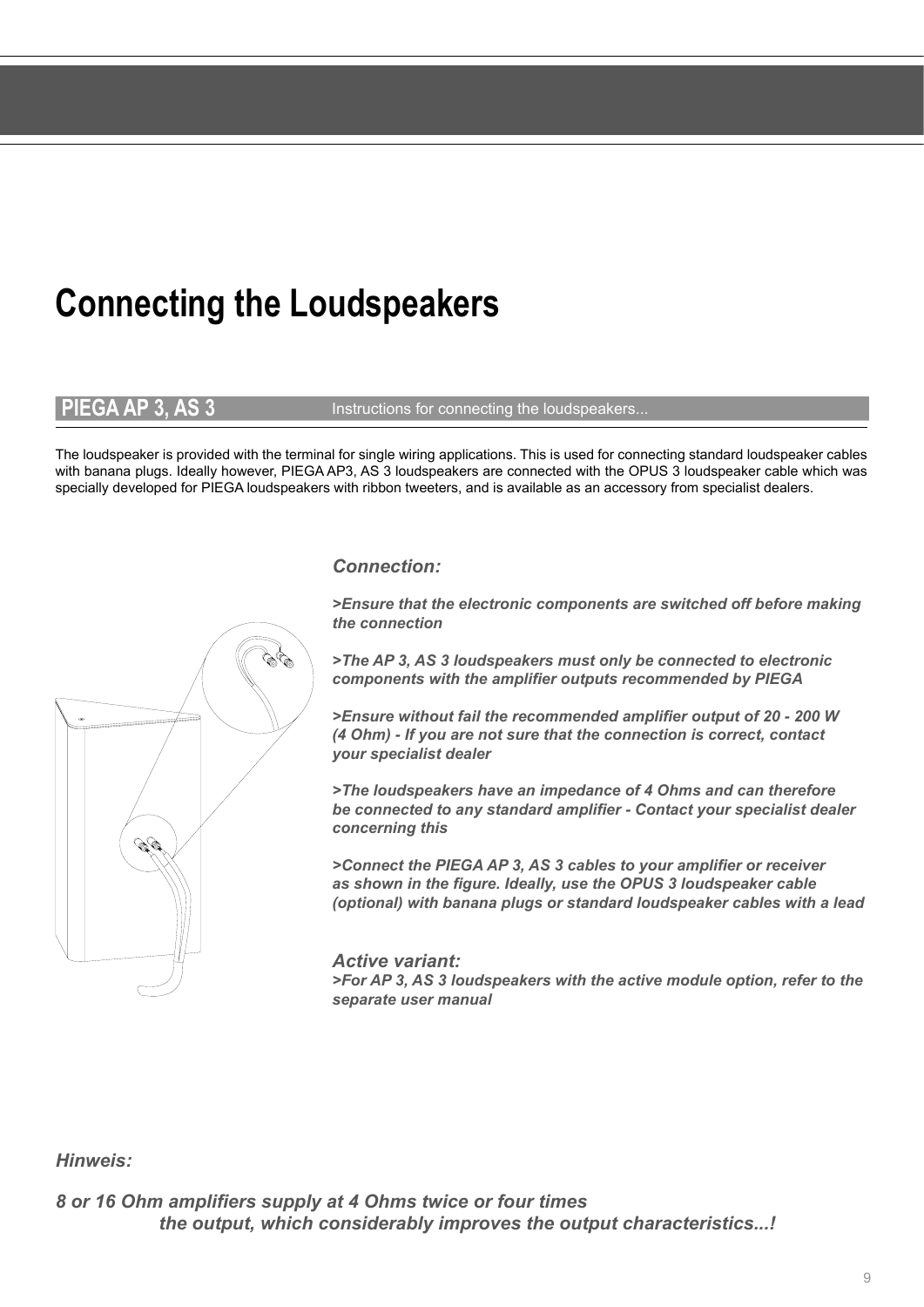

## **Running in the Loudspeakers**

 $\mathsf{FGA}$  AP 3, AS 3  $\blacksquare$  Tips for optimum results...

As a loudspeaker is basically a mechanical transducer consisting of several different components, the individual elements must be run in during the initial weeks. This will ensure that the sound quality potential of your loudspeakers is fully utilized. You will definitely notice the resulting improvement in sound.



*>In the first days and weeks listen only at normal volume*

*>Avoid very high volume levels during initial phase*

*>Listen to a wide range of programme material*

#### *Limit range:*

*>The recommended amplifier output is 20-200 Watt. It must be ensured that the volume must only be turned up far enough for the ear to register an overload*

*>If the loudspeaker chassis become damaged after a long period of overload this can be detected beyond any doubt by PIEGA service technicians - In these cases, PIEGA is not liable for any warranty claims*

#### *Note:*

*Excessively loud music can damage your health >Listen to music at an acceptable volume level for the sake of your health...!*

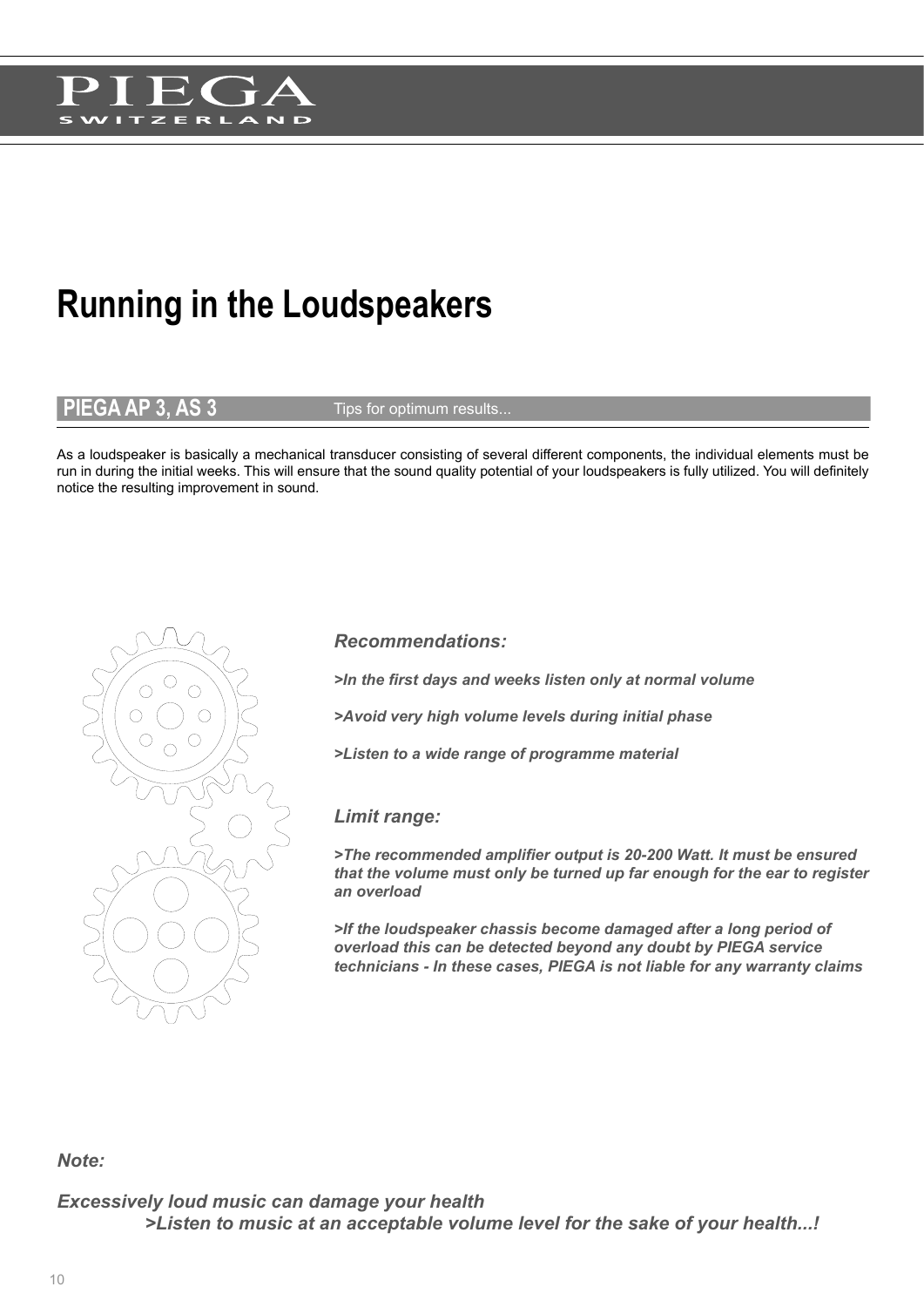## **Daily Use**

**PIEGA AP 3, AS 3** Care and maintenance...

From development to production, right down to quality testing, PIEGA only uses materials and components of the highest quality. Your new PIEGA loudspeakers are provided with a polished aluminum surface. Although this material is not very sensitive, it should be treated with due care.



*Care instructions:*

*>Clean the surfaces of the AP 3, AS 3 loudspeakers*  with a soft, fluff-free cloth

*>If necessary use a soft cloth sprayed with a little mild window cleaner*

*>Never use alcohol or other solvents to clean your PIEGA loudspeakers*

*>Never use abrasive detergents or any agents with abrasive ingredients*



#### *Warnings:*

*>PIEGA LDR-ribbon tweeters are provided with extremely thin foil membranes that should not be touched or cleaned*

*>Do not remove the front cover and keep the loudspeakers away from children in particular*

#### *Warnung:*

*Do not touch the ribbon tweeters under any circumstances >Touching the ribbon tweeters will unavoidably damage the membrane foil...!*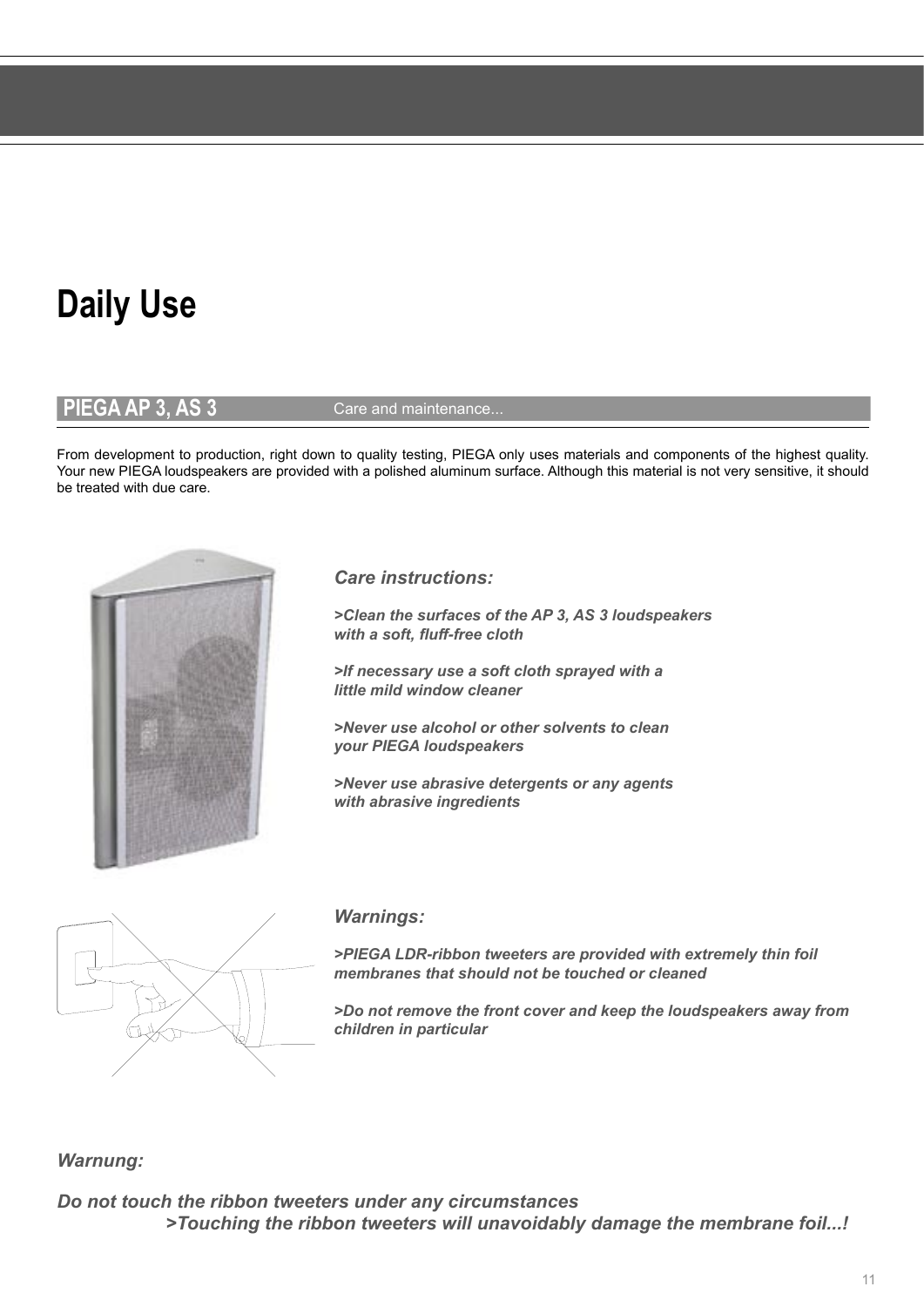Tel.: +41 44 725 90 42 Fax: +41 44 725 91 92 www.piega.ch mail@piega.ch

## **Warranty Conditions**

#### **PIEGA AP 3, AS 3** Service- and warranty conditions

The warranty is limited to six years on our loudspeakers and three years on our electronics in accordance with the conditions stated below. Read through the service and warranty conditions carefully, especially the warnings concerning the purchase of PIEGA loudspeakers from unauthorized dealers.

#### **Warranty conditions**

- *1. Every Piega device leaves the factory in perfect condition. If any manufacturing and/or material defects are found during normal use of the device, we warrant to repair the device with free parts and labor during the first six years from the date of purchase.*
- *2. The registration card for the device must be sent to Piega within six weeks of purchase.*
- *3. The product must have been purchased at an authorized Piega dealer.*
- *4. The warranty will not be applicable if any repair is carried out by a person or a workshop that is not authorized to do this by Piega.*
- *5. If it is necessary for a device or part of it to be sent to Piega or an approved Piega workshop, the sender is responsible for paying all transport costs in advance. The original packaging must be used for sending the complete device.*
- *6. The warranty will not be applicable if the serial number of the device has been modified, removed or made illegible. It will also not apply if the device is not connected properly or not treated with due care. The warranty* will also not be applicable if the device was modified or repaired in any way that in our view has altered the *correct functioning of the device.*
- *7. Piega shall not be liable for the consequences of any damage.*

#### **PIEGA Loudspeaker products from unauthorized dealers**

*The official PIEGA warranty becomes invalid if a PIEGA loudspeaker product was purchased from an unauthorized dealer and is therefore a gray market product, or if the original serial number has been intentionally removed, replaced or made illegible. Should you have any doubt that the dealer you have selected is an officially authorized PIEGA dealer, we recommend that you contact us or the PIEGA sales organization in your country without fail. Please note the PIEGA sales policy statement at www.piega.ch*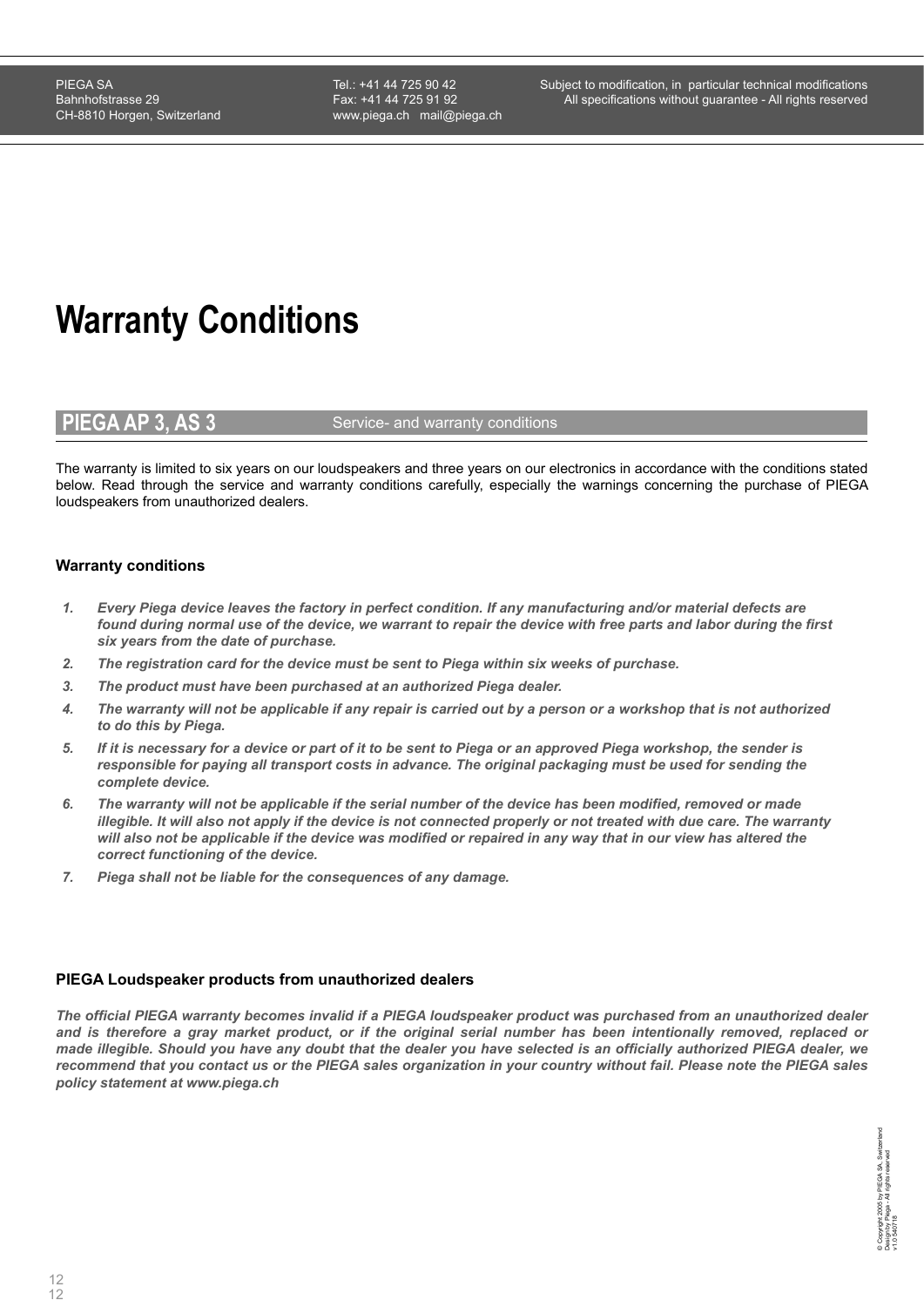

## **Mounting Aid**

**PIEGA AP 3, AS 3** On-Wall, In-Wall



**Center -** *Centerchannel*

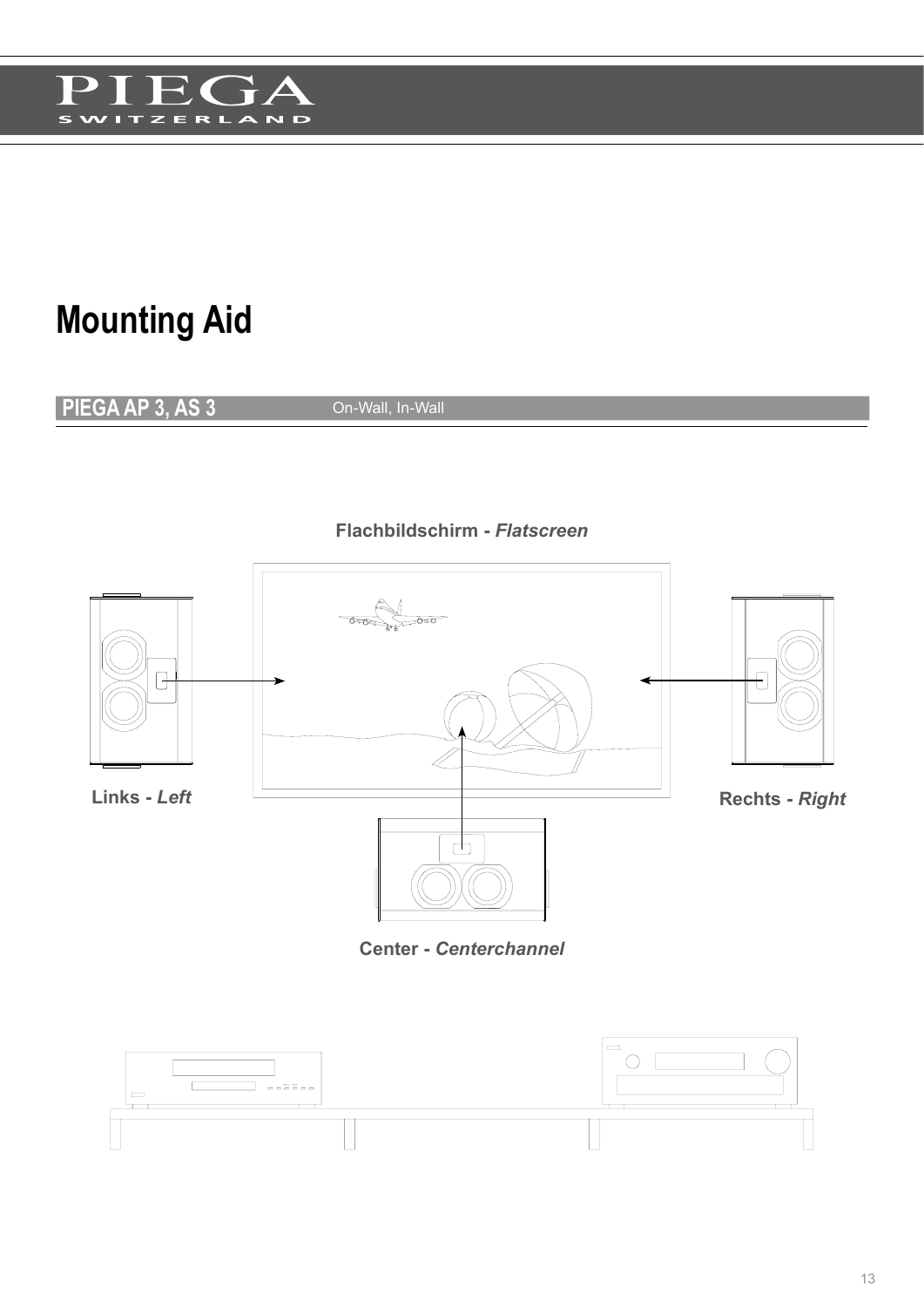

**Unterputz** *In-Wall*

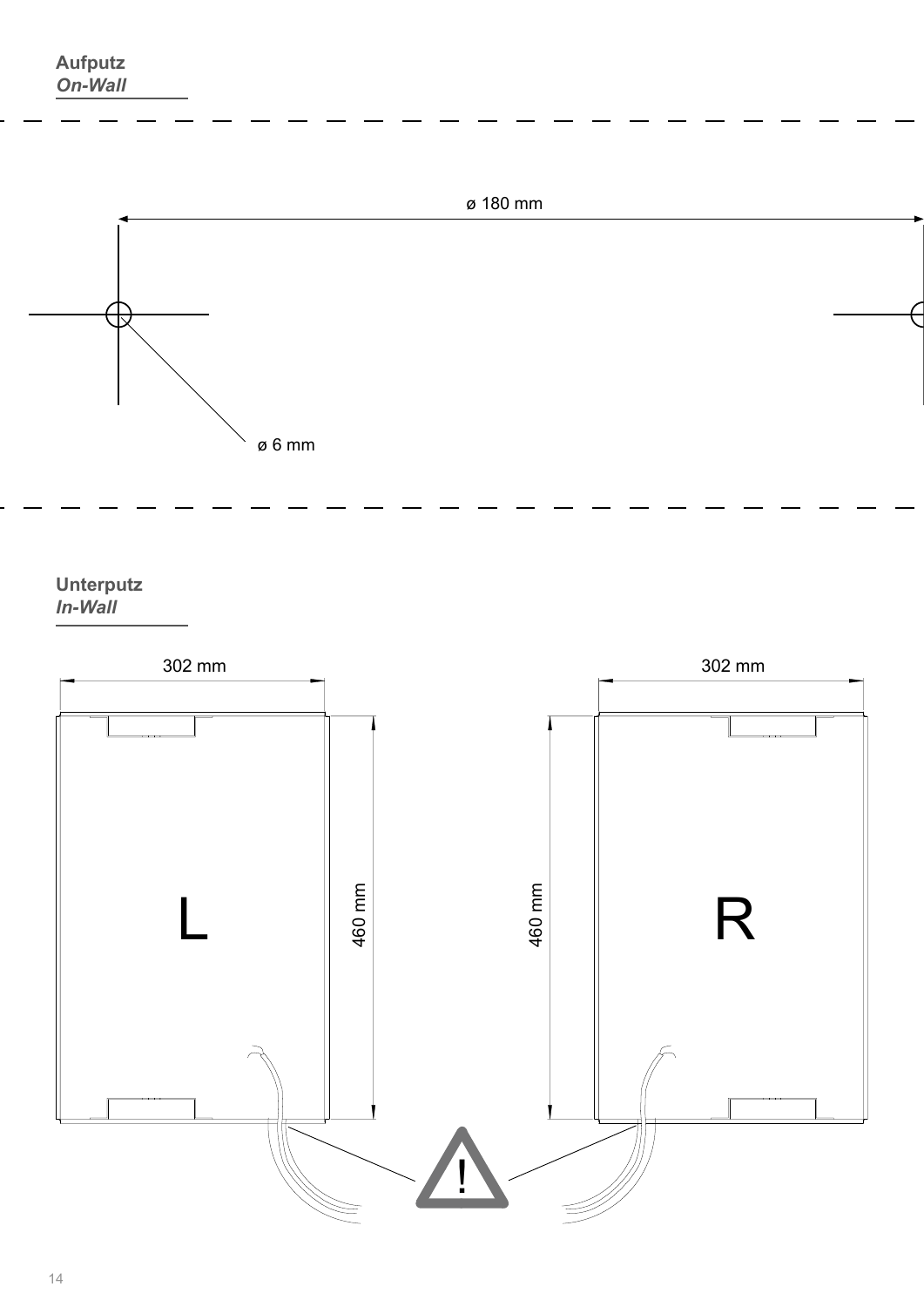





### *Zu beachten:*

*>Die Einbauhalterungen werden ohne Löcher für die Lautsprecherkabel und Stromanschlüsse (nur bei Aktiv-Versionen erforderlich), bzw. deren Leerrohre ausgeliefert - Die dafür notwendigen Bohrungen müssen bauseits vorgenommen werden...!*

*Please note:*

*>The In-Wall mounting brackets come without the holes for the loudspeaker cables and power supply cables (required for active versions only), resp. its tubes - The holes required for this must be provided by the customer...!*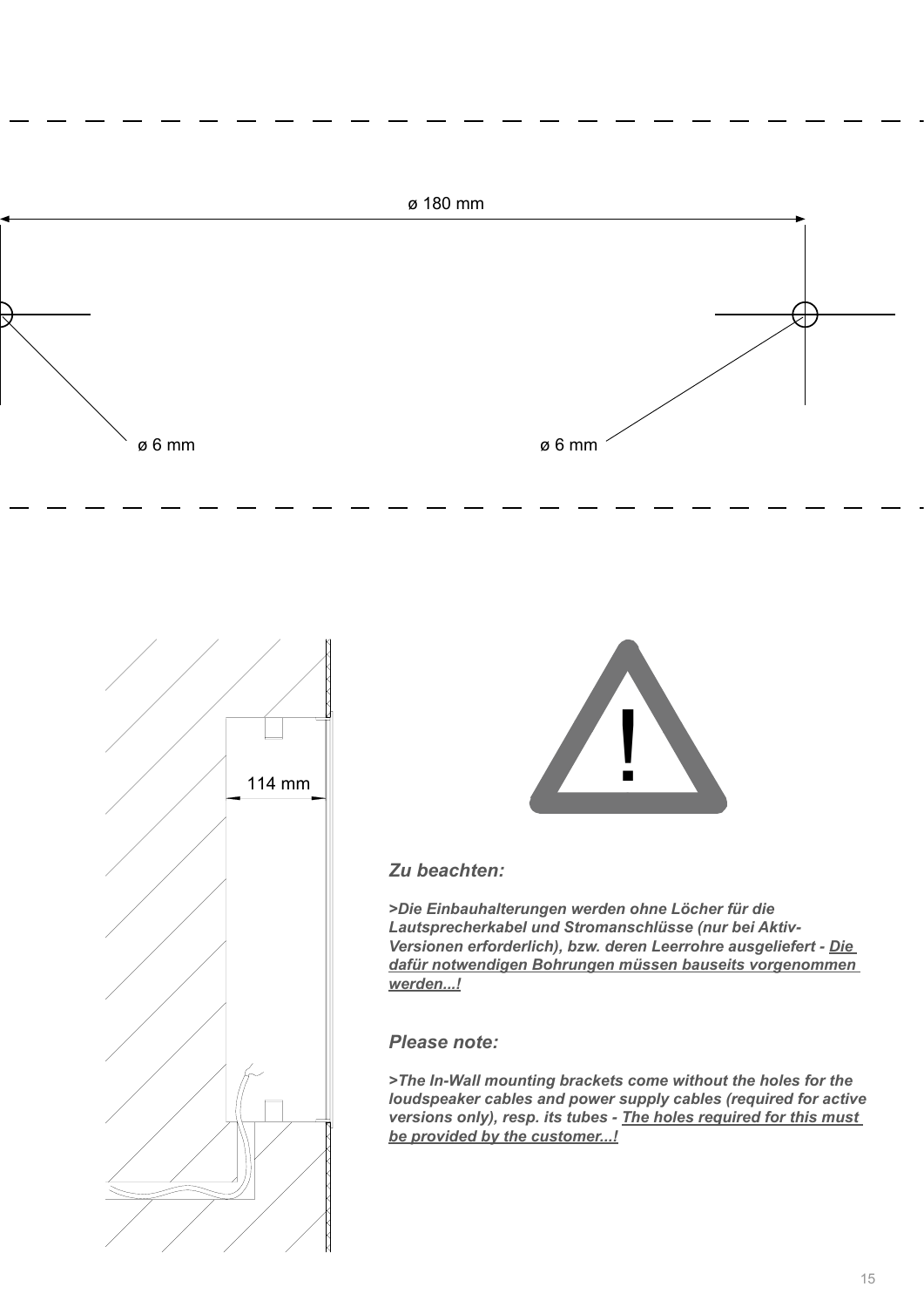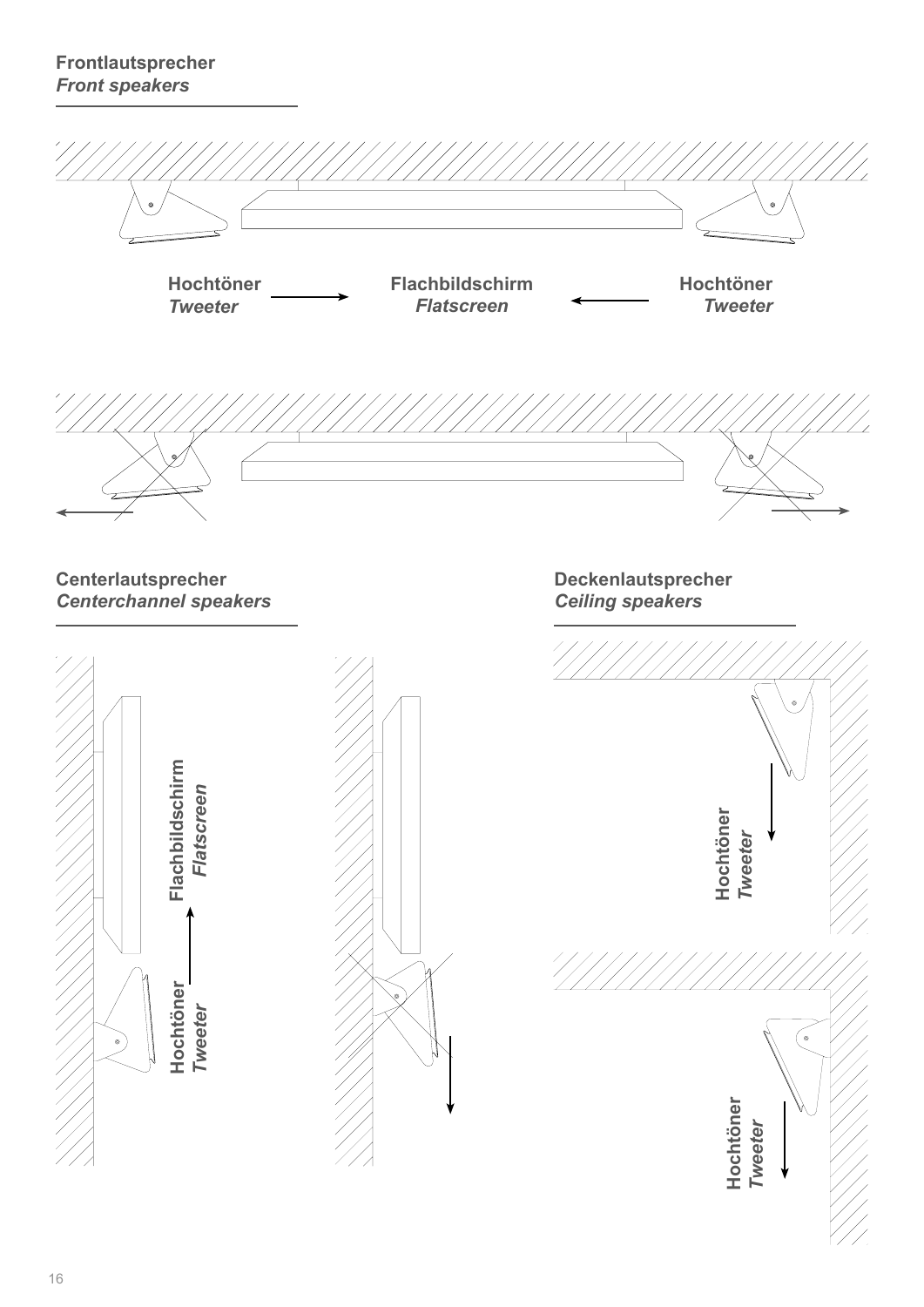### **Notes**

**PIEGA AP 3, AS 3**